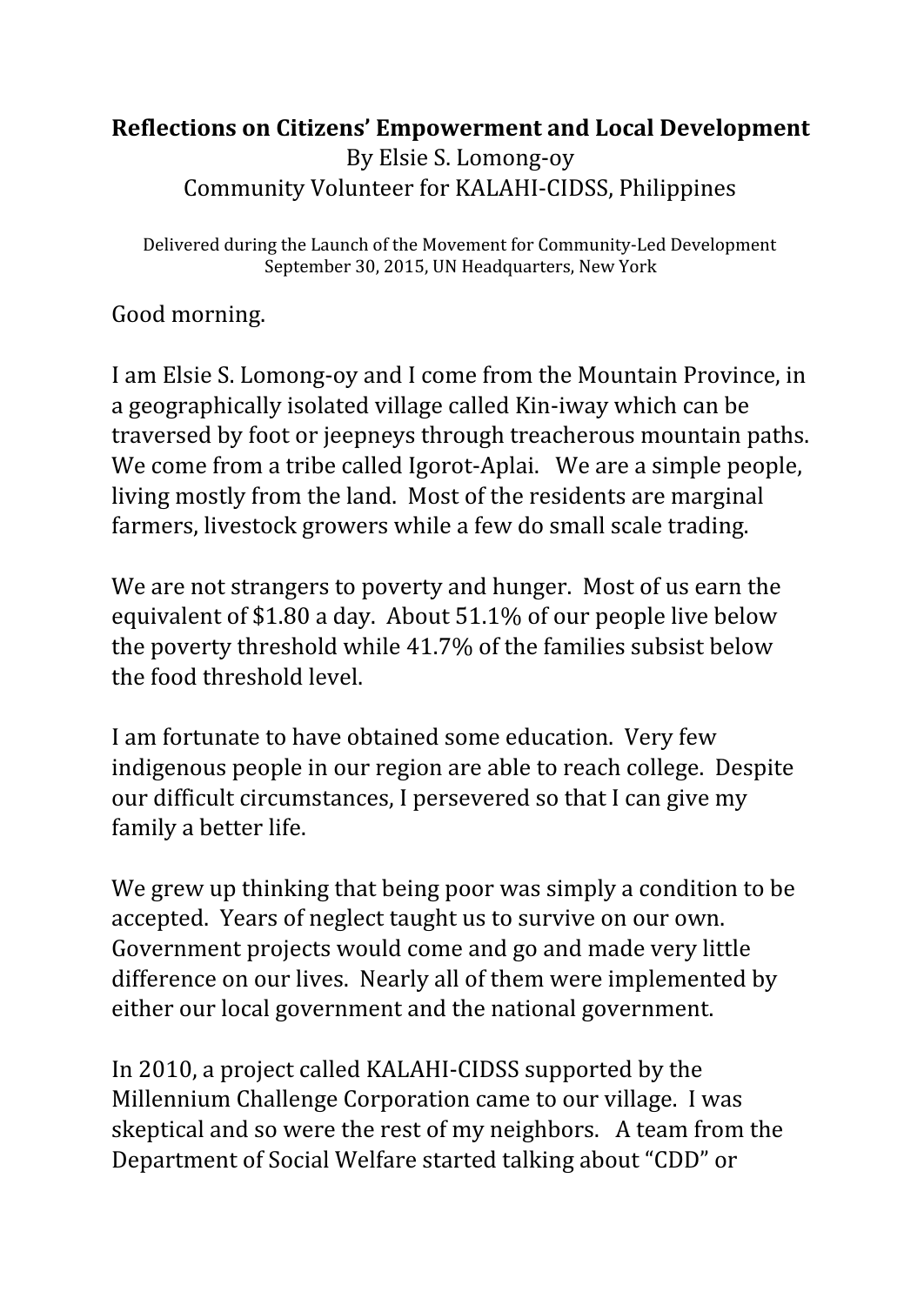community-driven development and said that the project will be managed by the people themselves.

In the village assembly which is the highest decision-making structure in our barangay or village, I was elected as a member of the Bids and Awards Committee. This was my introduction to volunteer work. In KALAHI-CIDSS, it is the volunteers that lead implementation and perform voluntary services for the community. We are not paid for our work. Many have asked me why I sacrifice so much. When I thought about this, I think that I was first drawn to KALAHI-CIDSS, because for the first time, an ordinary citizen like me can participate in making decisions about what we need, how we will implement the project we have chosen, and how we should maintain it.

The community was guided by a team from the DSWD and the local government through a process that we call CEAC or Community Empowerment Activity Cycle. We analyzed our situation, identified our priority needs and solutions. Then we joined other villages in an inter municipal forum which is chaired by our Mayor and here we vote on which barangay projects should receive the funding from the combined grant from the DSWD, from the Local Government Units and from us, community members. One of the good things we learned from KALAHI-CIDSS is how to pool and negotiate for resources from national government agencies and our own local governments.

Because contributions are pooled together and we agree on what criteria we will use to choose the projects to be funded, we eliminated the "patronage system" that gives the option to our government officials to give money only to those who are politically aligned with them.

During the implementation of our projects, we receive training and coaching from technical staff from DSWD and the LGU, on how to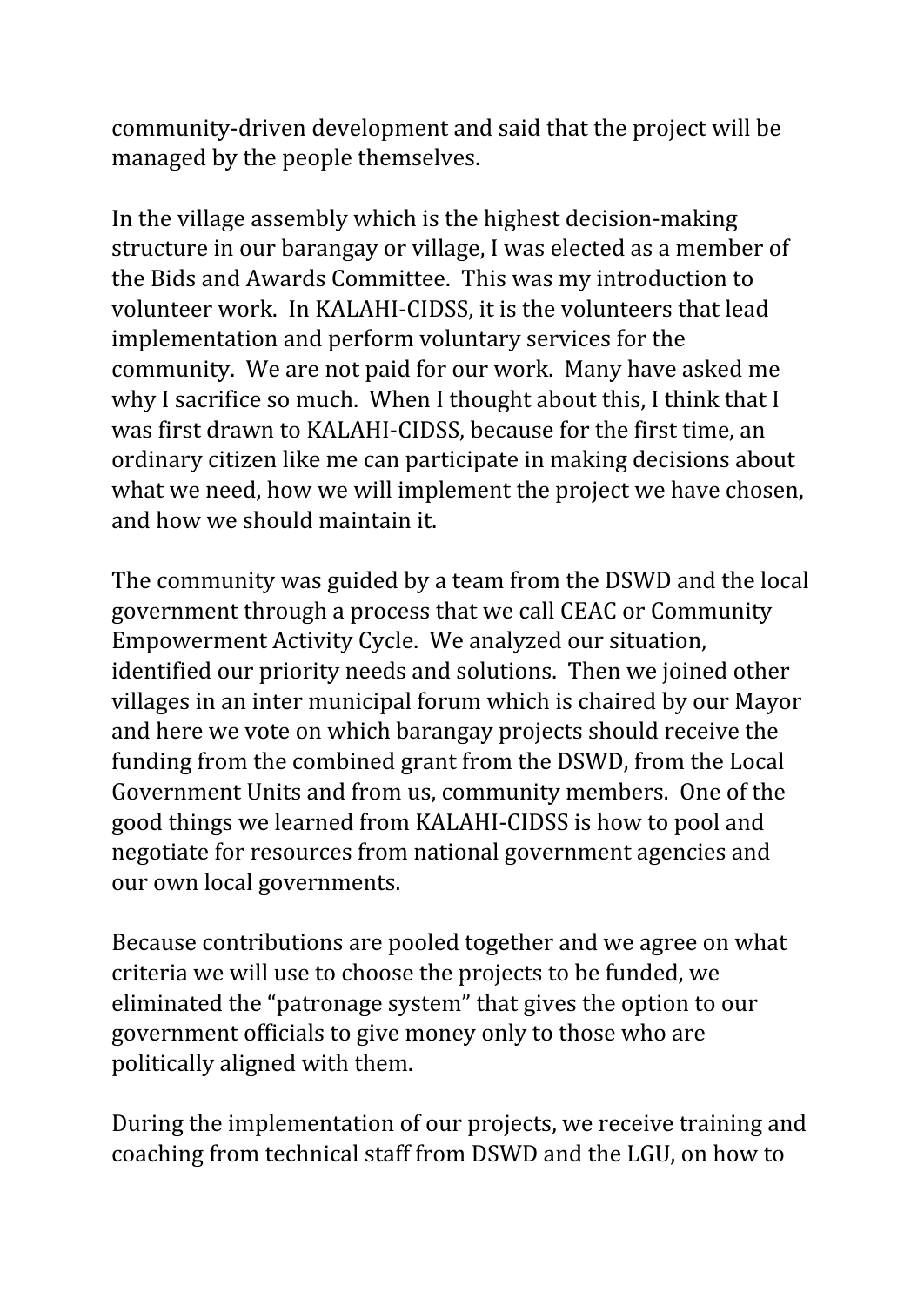do small scale infra, how to procure, how to manage the funds given to us and how to monitor and maintain our projects.

My neighbors would often compare the projects we constructed using CDD with those that are undertaken by national government agencies. I am proud to say that ours like the roads, bridges and schools that we built are of equal if not better quality, they cost less and most importantly they are the projects that we decided to be what we need to solve poverty in Besao. As a member of the Bids and Awards Committee, I made sure we opened the process to everyone in the barangay. We followed strictly the guidelines set for procurement and I am certain not a single centavo was lost to corruption.

We always say that in a CDD approach, where you put the citizens at the front seat, you can never lose. Its very difficult to steal when the entire village knows not just how much money we have but how these should be used. Everything is reported to the Village or Barangay Assembly and we post our financial report in the barangay hall.

There is a grievance redress system and anyone who has a complain can raise this at any level he feels appropriate. For instance, if I have a grievance about the way funds are being managed, I can text the Mayor or the DSWD National Program Manager or even the DSWD Secretary herself and I know that I will immediately get a response.

Today, government is not just an abstract idea. I can feel government. I know my government is listening to the people. Finally, we are in possession of government funds that used to be given only to local governments or managed only by national government agencies. We now have a government that is willing to open its doors to us, ordinary citizens, so that we can help in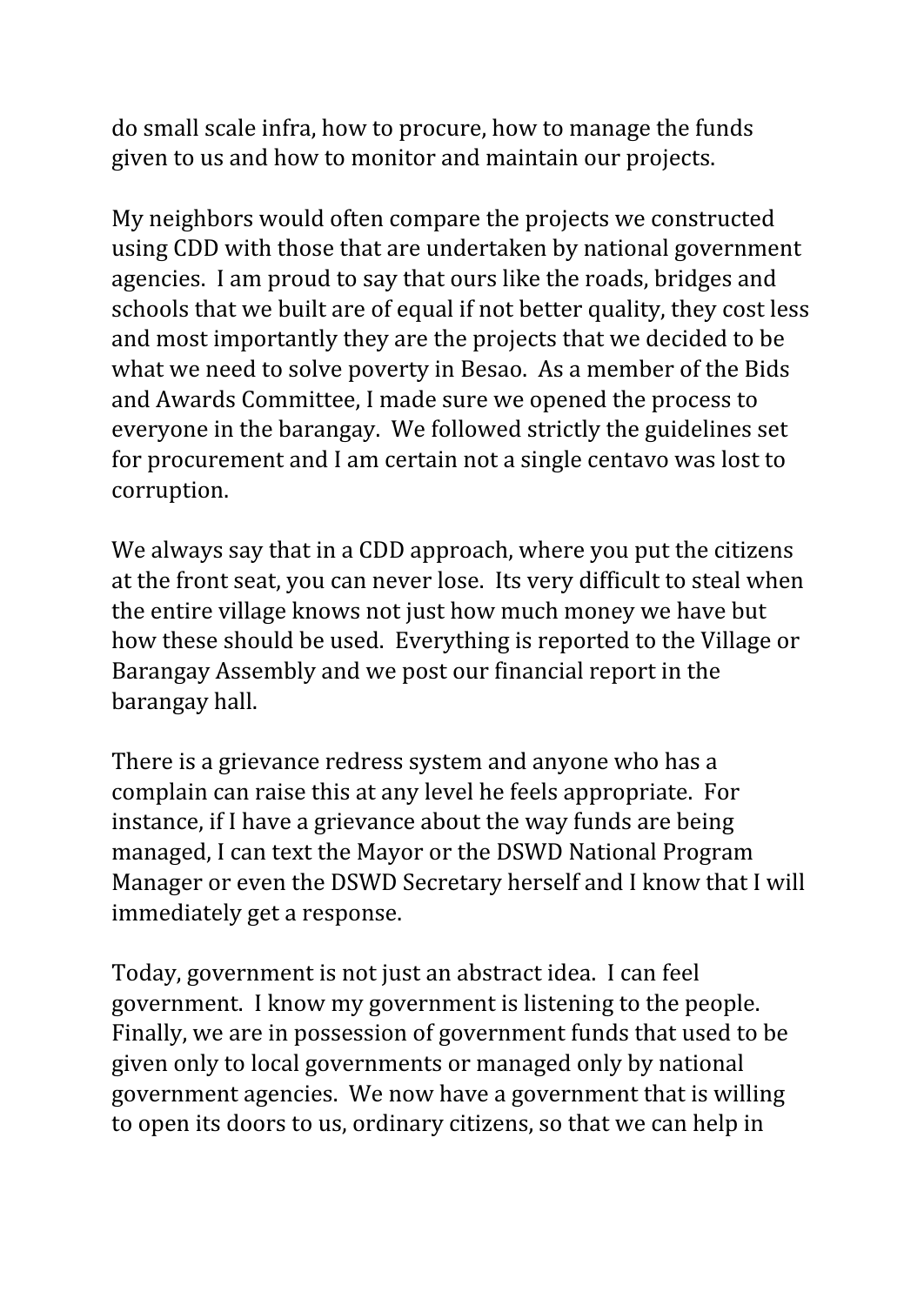building small scale facilities like health centers, foot paths, small irrigations, in a way that is participatory and transparent.

In Besao, our municipality, we have constructed a total of 49 projects only in a span of 4 years, five times the number of projects that our local government could ever hope to build on their own. Why? Because we have mobilized other citizens. Development is not just the business of elected officials. It is everyone's look out.

These are projects that we never dreamed we would see in our lifetime. We have constructed water systems, day care centers, school, farm to market roads, drainage system, foot bridge, watershed protection. These were constructed by our own hands, from the sweat and aspirations of poor people like me who never had the voice and choice before to participate in governing our villages and town.

I look at them and I see the thousands who will benefit from them not just now but in many years to come. I see my grandchildren taking the sturdy footbridge to go to the school that residents helped build together. I see women taking up work and getting paid as much as our men during project construction. I see our farm products finally getting to the market and fetching a better price.

I hear people expressing themselves. The first time I heard the more timid ones speak out during our meetings, I very nearly cried. No, we are not going to be silent anymore. I will now hear what is in their hearts. I will now know that if we disagree, it is because we know more and can do more.

I look at our government officials and I am proud they did not betray our trust. Our mayor, the barangay officials and elected persons in our town, have taken a supportive role. They have